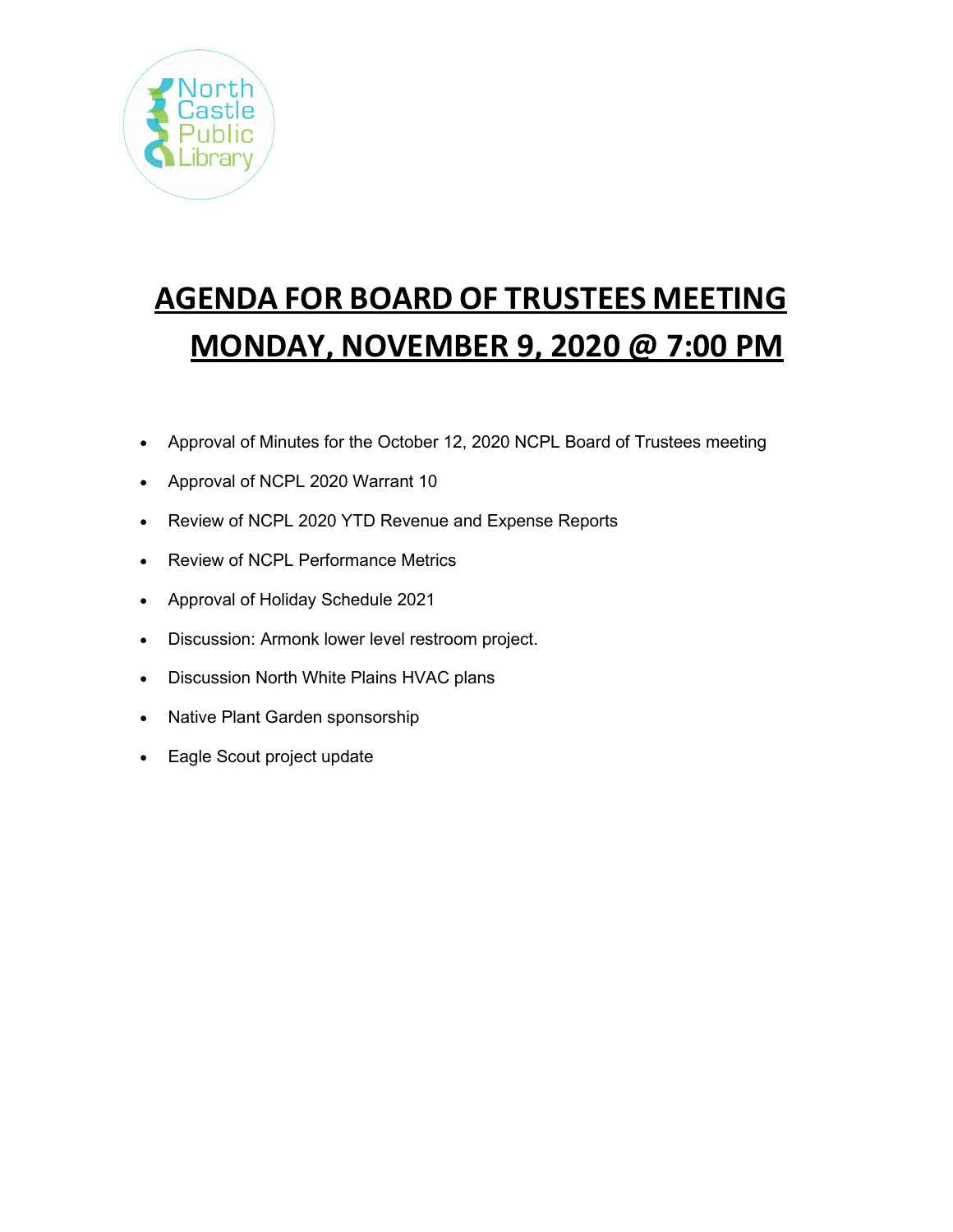## **North Castle Public Library**

## **Library Board of Trustees Minutes – Nov 9, 2020**

This meeting was a Zoom meeting due to COVID-19 restrictions. It was recorded and a transcript will be available.

Scott Stopnik called meeting to order at: 7:05 pm

**In Attendance :**

**Trustees:** Diane Borgia, Jeanne Lapsker, Stephanie Paul, Scott Stopnik , Kim Longo

**Library:** Edie Martimucci

**Friends:** Barbara Vircillo

**Town:** Saleem Hussain - absent

## **Key Votes/Review**:

- **Approval of Minutes for the October 12, 2020 NCPL Board of Trustees meeting** (attached). Thank you, Diane!
	- $\circ$  Diane motioned Jeanne second, all approved
- **Approval of NCPL 2020 Warrant 10** (AP GL Reports are attached). Total expenses included in Warrant 10 are \$51,349.58 of which the Friends are paying \$7110.85 Thank you to the Friends for their continuing support! Scott Stopnik has reviewed all invoices in these warrants and supports their approval. Thanks to Abbas Sura and Patrick Ricci for their financial support of NCPL!
	- o Stephanie approved
	- o Kim seconded
	- o All approved
- **Review of NCPL 2020 YTD Revenue and Expense Reports** (attached in two formats through October 31, 2020) –
- $\circ$  Stephanie question on negative numbers. These are all pre-populated by finance • **Approval of 2021 Library Holidays:** PDF Attached. Please note *Observed July 4th* is on a Monday. Union staff must be off / Hourly employees can staff the library. Other option is to Close Library on the 5th due to budget restrictions.
	- $\circ$  We should close library for Monday July 5. We can revisit when it is closer if Covid allows more opening. Decision - We will be closed July 5.
	- $\circ$  Christmas and New Year are holidavs falling on a Saturday so union employees will have the following Monday off and staff the library with hourly employees
	- $\circ$  Motion to approve with modifications Diane, Stephanie second, all approved
- **Discussion: Armonk lower level restrooms project** Arcari & Iovino are reviewing the blueprints of the area around the lower level restrooms. Can we plan a future project of ADA compliant Family Restroom where the stairwell presently stands? Do we proceed with updating present bathrooms with Unisex / Gender neutral restrooms and apply for 2021 grant that removes the stairwell? Proposal request in drive/ they are proceeding with study due in two weeks.
	- Bathrooms on approved grant. Westchester Green will be on next town meeting. Must be approved before a PO.
	- Start with rewiring the tech office. This is on the 2021 grant. This is Virginia's station and includes kitchenette area
	- Rest of tech office on next year grant
	- Town Board reviewed the Grant applications with Edie Martimucci and expressed caution about spending during this time*.* Decision for Edie to proceed as planned
	- Lower level bathroom To have an ADA compliant gender-neutral bathroom downstairs we need 8x8 which is not possible with given space. Review of other options including removal of the stairwell and utilize the area for bathroom. This is a study of options.